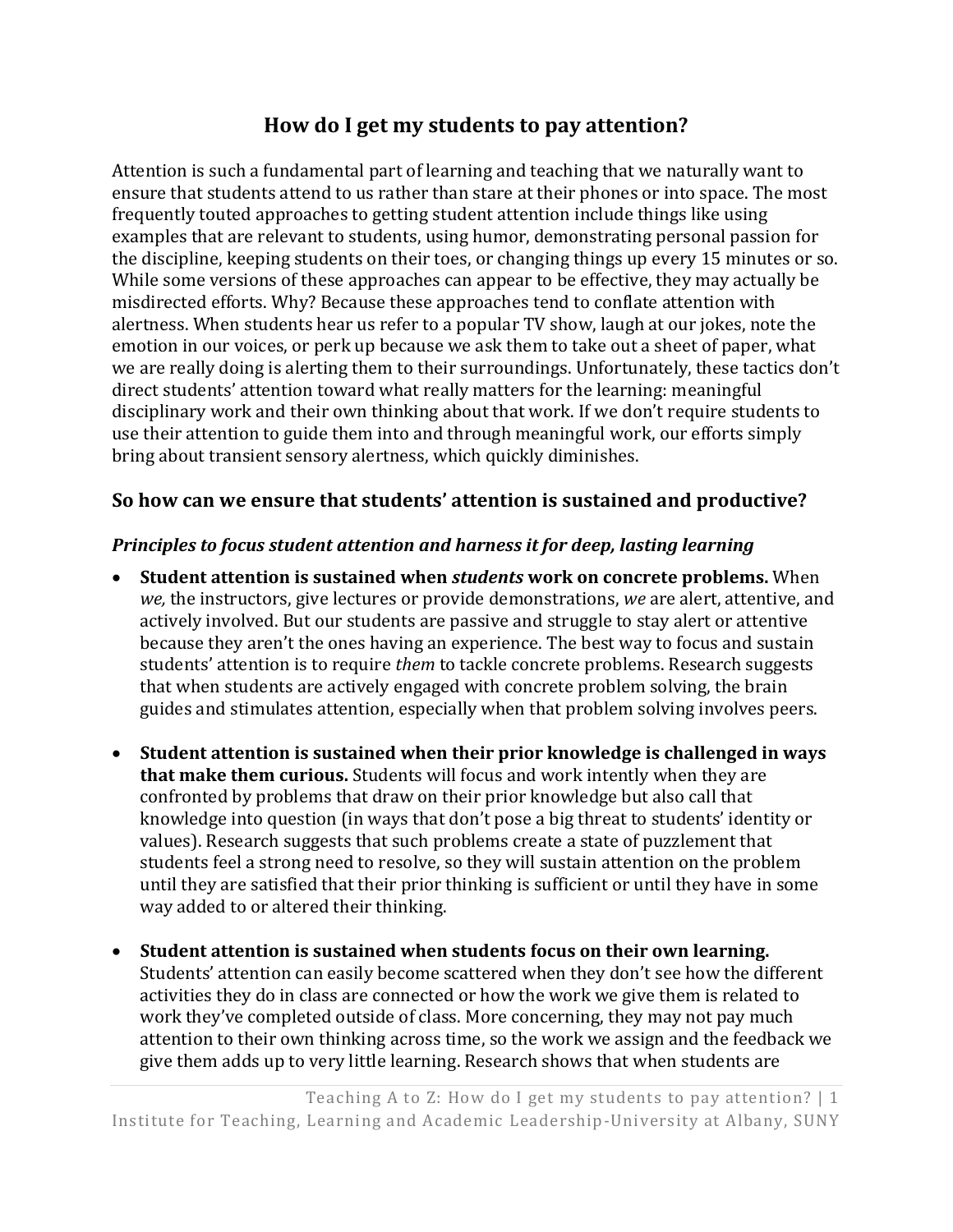required to make and track connections between the work they do and their changing thinking, they have cognitive space in which they can actively attend to and learn from the experiences they have in our classes.

### *Putting these principles into action*

One way to ensure that we use these principles effectively in our teaching is to give our students an experience that is more like the ones we have when we do the work that is required in our own disciplinary fields.

- **Start class meetings and structure class meetings around problem solving in small groups.** Nothing tells the brain that it has serious work to do like a meaningful problem to solve. This effect is amplified when students work in groups because we can give them greater challenges to respond to. When we ask students to huddle together to make a group decision that can't be solved by just one person, everyone gets and stays involved mentally. If we require students to solve these problems first, we can continue to hold their attention during our lectures because they will have a reason to listen. Students who have attempted to do complex disciplinary thinking are much more likely to pay focused attention and actively integrate the ideas you present.
- **Structure problem solving so that students' prior knowledge is both necessary and potentially inadequate to resolve the problem**. Problem solving is more likely to sustain students' attention when they are asked to work just a bit beyond their current abilities or respond to challenges that contradict their current thinking. If these problems are realistic and don't have one simple answer, students are likely to hear ideas from their peers that differ from their own. In addition to requiring them to attend to their peers, this process requires them to attend to their own thinking because they must acknowledge the inadequacy of their prior knowledge. The more concrete these problems are, the better, because even students who are struggling to master conceptual thinking can get a toe-hold in the problem and stick with it until they've gained some new mastery of the concept.
- **Build student reflection on learning into every class meeting and throughout the course.** You should require students to attend to their thinking and learning in class and outside of class. After you have debriefed an activity and students have worked with (or struggled with) a particular concept, require them to write a short reflection about how their thinking has changed. After students have received an assignment with your feedback, you may require them to track where they are still struggling and reflect on the preparatory steps that they need to take to improve their performance. After students have done assigned reading outside of class, you may ask them to make reflective notes about what concept in the reading will help them prepare an upcoming assignment. These notes may be required in class when students share ideas and concerns about that assignment. These self-regulatory reflective activities sustain meaningful attention to learning throughout the course.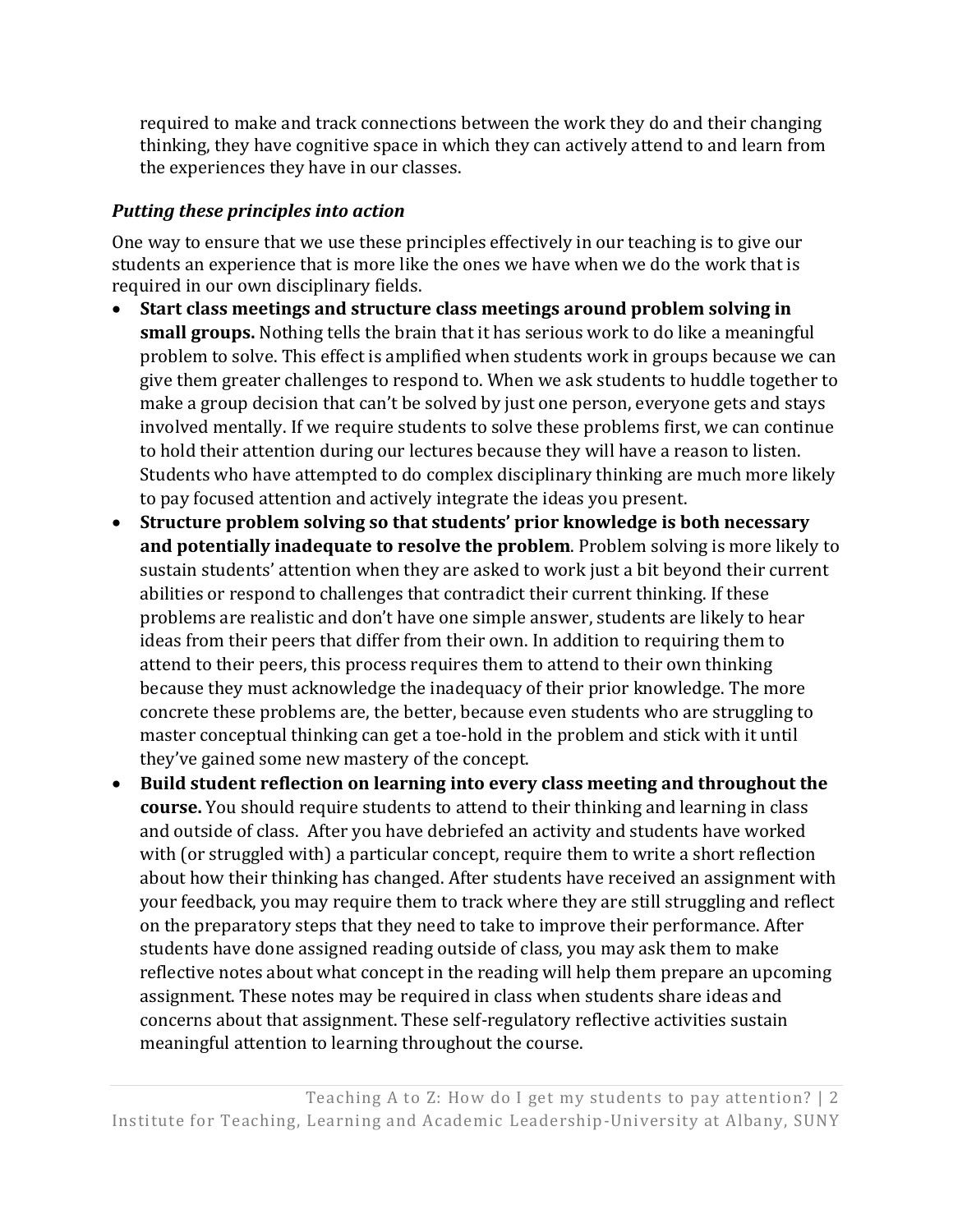### *Example*

Students in an environmental science course enter the course with little prior knowledge as well as misconceptions about the relation between watersheds and rivers and between point source pollution and nonpoint source pollution. If students listen to a lecture on these topics, they are likely to struggle to make connections to the concepts and their attention will easily drift. This activity is designed to surface and activate students' prior knowledge and interest by engaging them in a meaningful and concrete task. When students have engaged in this task, they will be motivated to gather and integrate more information from the subsequent mini-lectures and assigned readings.

- 1. Students are placed in groups of 5-7, and each group takes on the role of a citizen advisory board whose charge it is to decide where to focus an environmental study to determine the source of pollution. Groups each get a satellite map of the community in which the university is located. Five areas are marked on the map (the river that runs through the county, a garbage dump located near the river, an industry located far from the river, and two townships at different distances from the river).
- 2. Students are asked to individually choose which area should be the primary focus of the environmental study.
- 3. Students are then asked to share their individual choices with their group and must come to consensus. Groups must prepare a defense of their choice for the primary focus of the environmental study. After they reach a group decision, groups must simultaneously share their map area.
- 4. Disagreements and different ways of thinking surface; the instructor makes notes regarding the differing rationales and asks questions to probe students' thinking. After some time, the instructor reveals the best places to focus the environmental study (if these more scientific perspectives have not emerged). The instructor has the opportunity now to point out big misconceptions that many people hold about the relation between watersheds and rivers and between point source pollution and nonpoint source pollution.
- 5. Students are asked to write in response to these reflective prompts:
	- a. What surprised you about the scientific starting point for the study (as opposed to your own or your group's thinking about the best starting point)?
	- b. What question or questions do you have about watersheds and nonpoint source pollution sources based on the activity you just did?
- 6. The instructor gives a short lecture on the concepts targeted by the activity. After about 7 minutes, the instructor pauses and takes one or two of the questions that students had generated in their reflective responses.
- 7. The instructor gives students a second activity in which they can apply their new understanding of nonpoint source pollution sources. Students are again asked to write down responses to reflective prompts.
- 8. At the end of class, students are reminded that their assigned reading for the week will answer some of the big questions that have arisen from the class activities and have been articulated in responses to reflective prompts. Students are asked to

Teaching A to Z: How do I get my students to pay attention? | 3 Institute for Teaching, Learning and Academic Leadership-University at Albany, SUNY